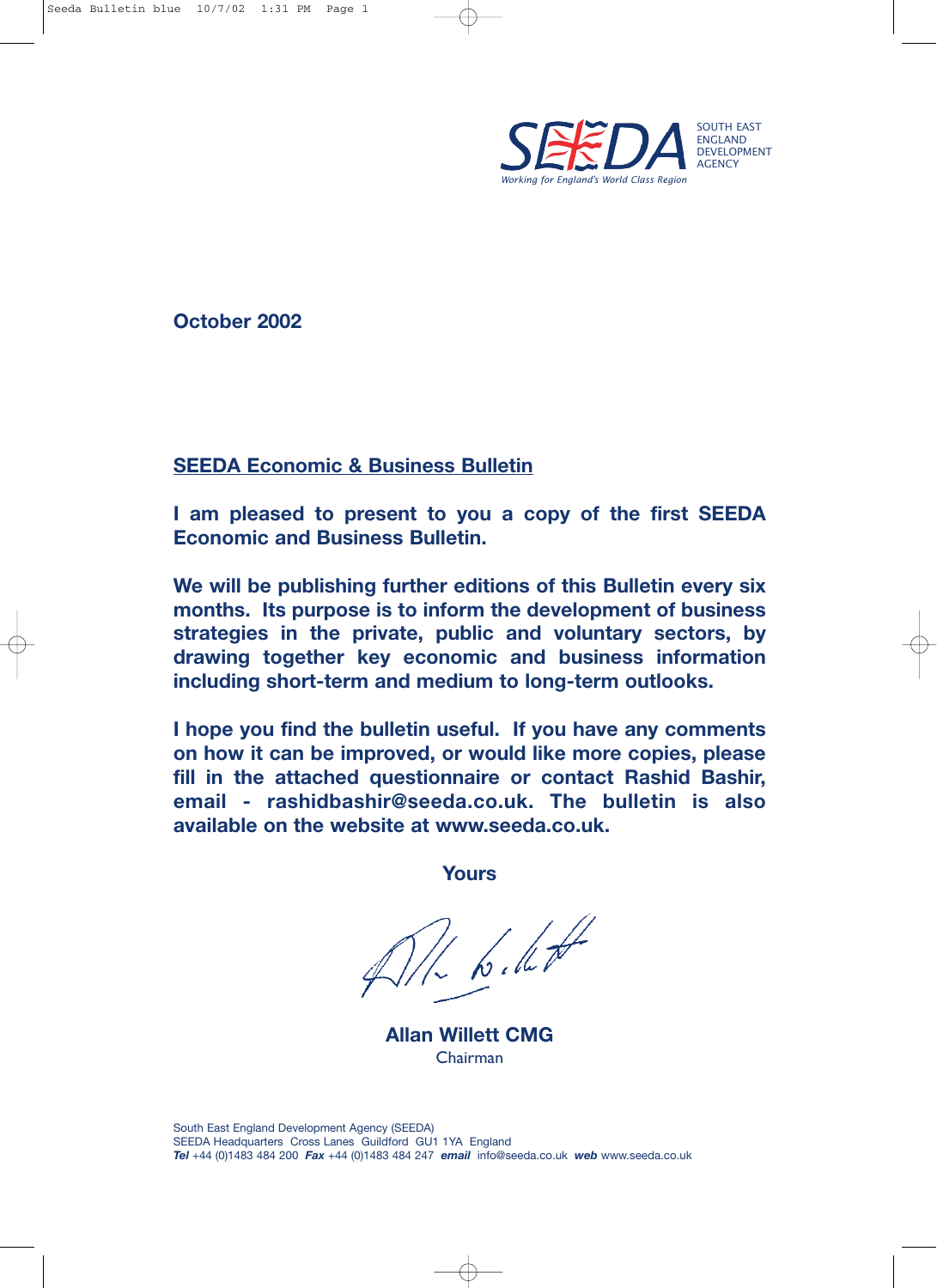# *Economic and Business Bulletin* The South East Economy

ENGLAND DEVELOPMENT AGENCY

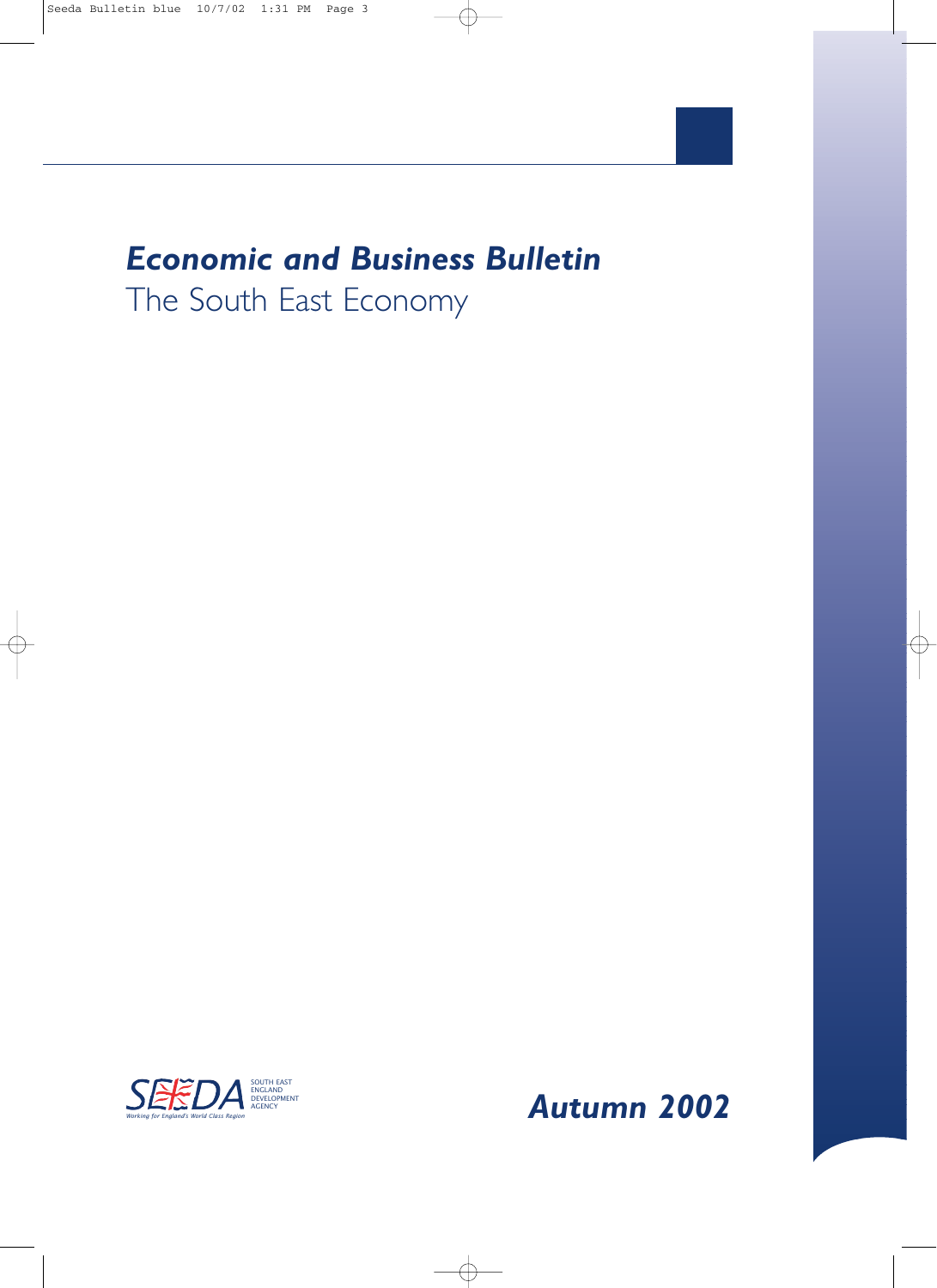## *Contents*

| I              |     |                                              |
|----------------|-----|----------------------------------------------|
|                |     |                                              |
|                | IJ  | Total output and industrial composition      |
|                | 1.2 | Population                                   |
|                | 1.3 | The labour force                             |
|                |     | 1.4 Employment                               |
|                |     | 1.5 Incomes and spending                     |
|                | 1.6 | Budget 2002: Implications for the South East |
| $\overline{2}$ |     |                                              |
|                | 2.1 | Total output and sectors                     |
|                | 2.2 | <b>Employment and unemployment</b>           |
|                | 2.3 | Incomes and spending                         |
|                |     | 2.4 The housing market                       |
|                |     | 2.5 Tourism in the region                    |
|                |     | 2.6 Inward investment                        |
| 3              |     |                                              |
|                | 3.1 | Total output and sectors                     |
|                | 3.2 | Employment and unemployment prospects        |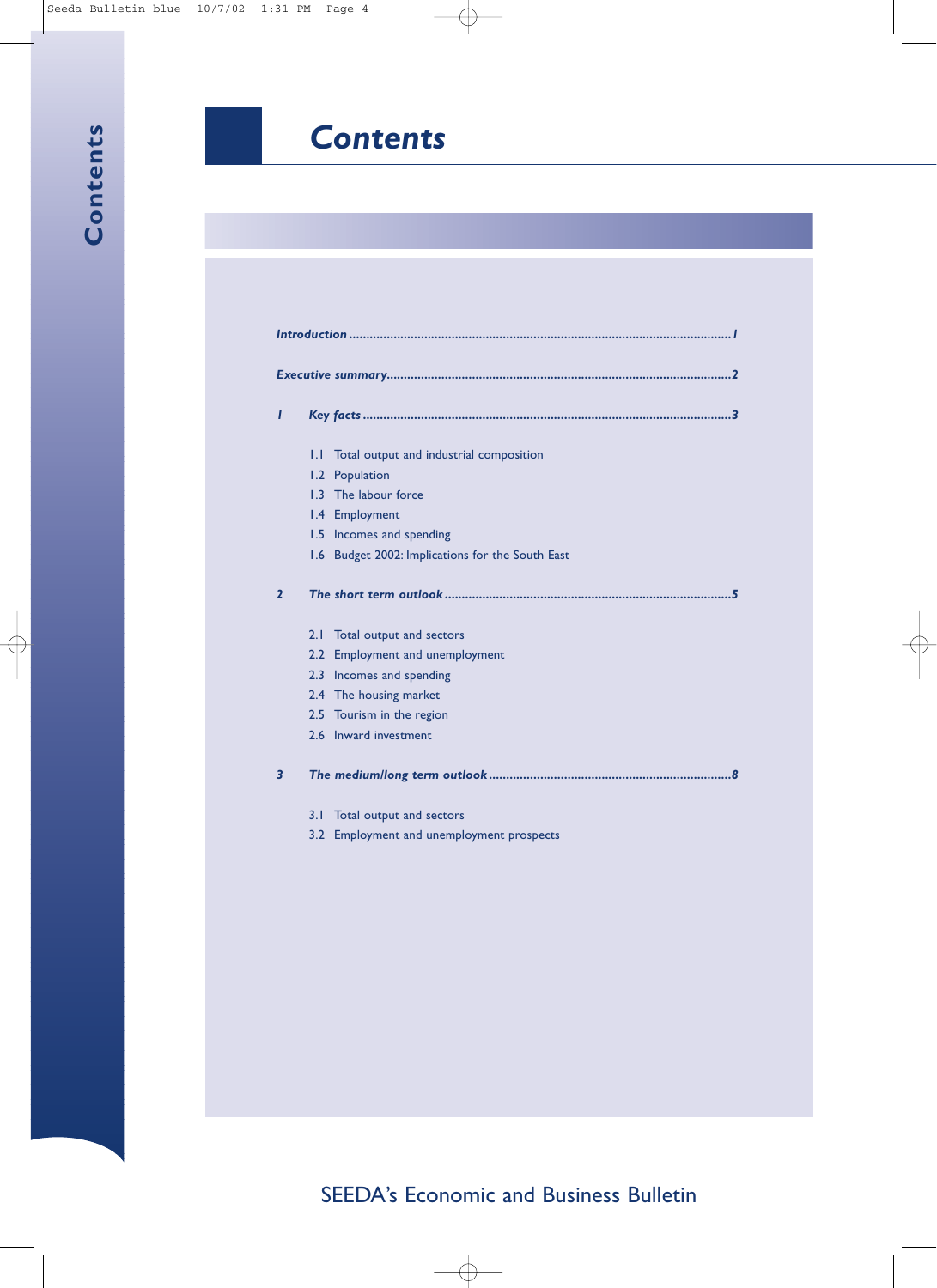## *Introduction*

#### **Introduction**

This report assesses the size and structure of the South East economy and its likely development in the short and medium term future. It is a first in a series of six-monthly reports that SEEDA will be issuing to help inform strategic decision making by businesses, public and voluntary sector organisations.

The report examines the prospects for economic growth, the labour market, income and spending, housing and inward investment, based on the analysis carried out by Business Strategies Ltd (Spring 2002).

If you have any queries regarding this bulletin or its contents, please contact Rashid Bashir, Strategy and Research Manager (01483 500719), e-mail: rashidbashir@seeda.co.uk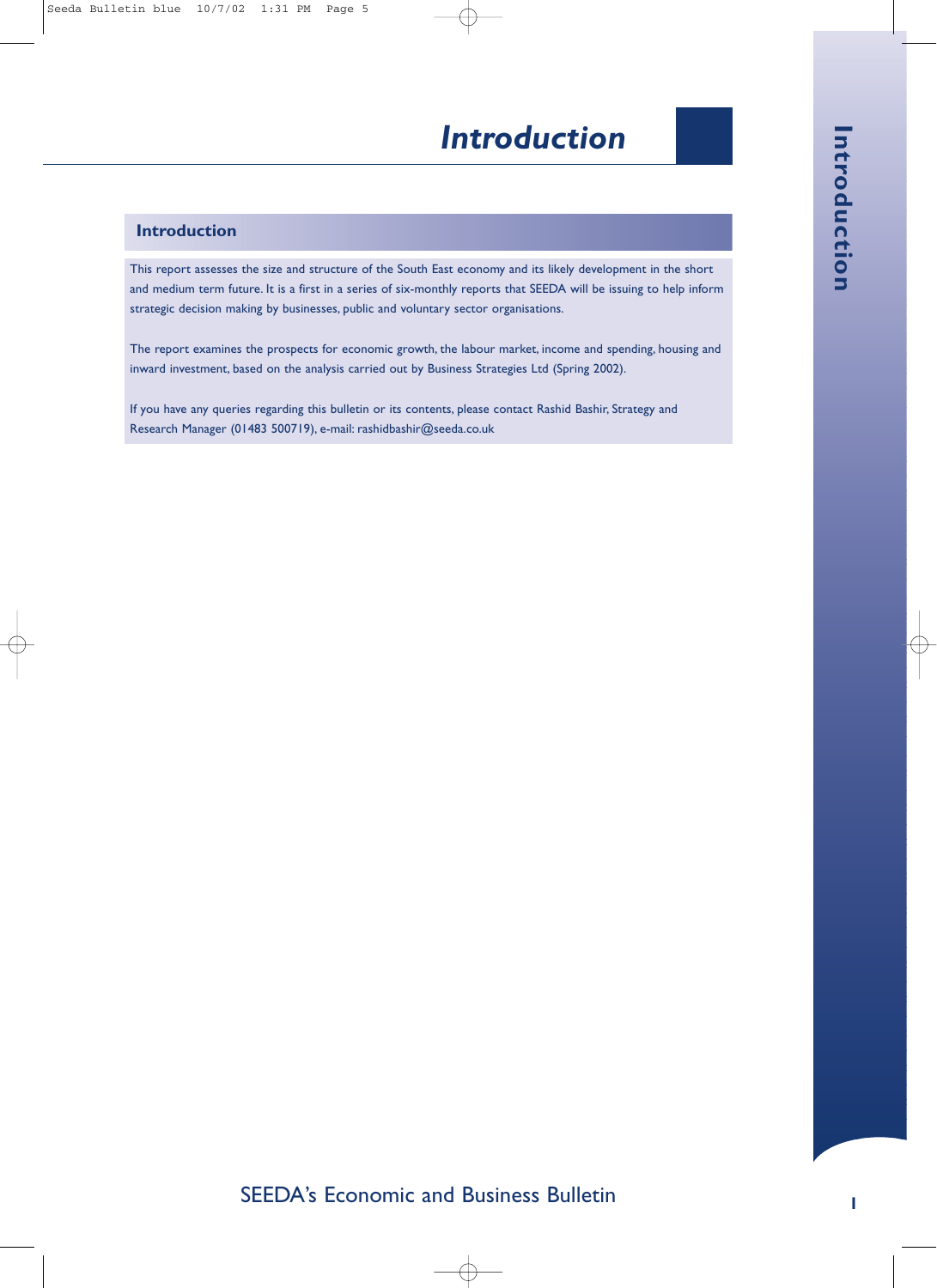#### **Summary Points**

Economic circumstances in the South East are now stronger than predicted at the end of last year, with low interest rates and high public spending helping to keep the UK economy stable and the South East sharing in that. However, employment growth has been slowing since 1996, and employment is likely to fall marginally in 2002 before rising again from next year.

- ▶ Manufacturing employment is set to fall sharply, declining by around 9,500 this year in the South East. Job losses are also occurring in other sectors, but the hotels and catering sector is seeing rising employment.The overall employment rise for 2003 is forecast to be 0.5%.
- ▶ A slowdown in economic activity is forecast, with regional growth declining from 3.2 % in 2001 to 2.4 % in 2002. But a recovery is predicted next year, with GDP growth rising to 3.6 %.
- At the sectoral level, it is expected that manufacturing will continue to struggle this year, especially those areas exposed to information and communication technology (ICT) and aviation. Overall, manufacturing output is set to decline, with a recovery in output forecast for 2003. In the service sector, output growth in the South East is likely to slow, especially in transport and communications.
- The region's ILO<sup>1</sup> unemployment rate is likely to increase again next year to 3.7 %. This rate will then decrease slowly over the next few years.
- $\blacktriangleright$  Household income and spending growth are forecast to slow this year, but both will start to speed up again by 2004, with regional income recovering faster than spending.

Over the medium term it is expected that output and employment performance will improve in the South East, along with the UK economy as a whole. South East employment is expected to pick up at a faster rate than the UK.

1 *International Labour Organisation (ILO) Unemployment, the measure used by the Labour Force Survey.This records as unemployed, those who have undertaken no paid work in reference week (i.e. when they are interviewed), are starting, or are available to start work in the next fortnight and have actively sought work in the preceding four weeks. No account is taken of the individual's age, family status or eligibility for unemployment related benefits.*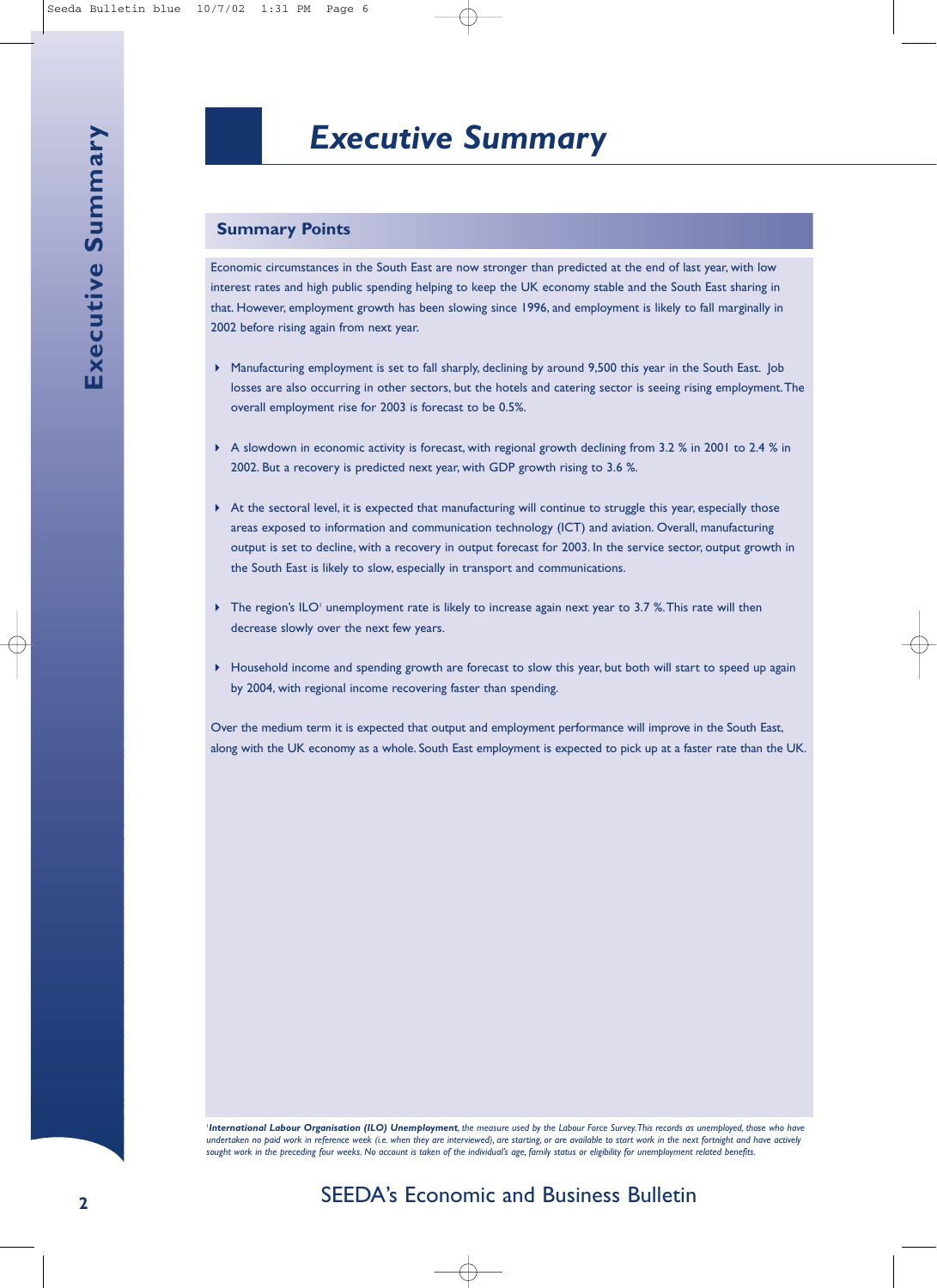# *1. Key Facts*

#### **1.1 Total Output and Industrial Composition**

It is forecast that South East GDP will be £140 billion in 2002 (current prices), equivalent to about 15 % of total UK output.

Output per head of population is set to be £17,000 in 2002 (current prices), £1,750 higher than the national average.

Economic growth in the region has averaged just above 4 % a year over the last decade, well above the UK average of 2.8 %.This year, 2.4 % GDP growth is expected in the region.

The largest sector, financial and business services, accounts for just over a quarter of output in 2002.

Financial and business services, distribution, hotels and catering, engineering and transport and communications account for a greater proportion of regional output than nationally.The same is modestly true for construction, though this is more a consequence than a cause of the region's relative economic success.

#### **1.2 Population**

The South East population totals around 8.21 million, equivalent to 13.6 % of the UK.The population has grown by nearly 6.5 % in the last ten years, faster than the UK as a whole.

#### **1.3 The Labour Force**

The South East has a high economic activity rate across the regions, with 84.7 % of the population of working age either in work or seeking employment. Moreover, ILO unemployment (a more complete measure than the claimant count) of about 3.6 % is significantly below the UK rate of 5.2 %.

The South East labour force currently stands at around 4.31 million, equivalent to 14.4 % of the UK labour force.

About 47.6 % of all working age adults in employment in the region have attained  $NVO<sup>2</sup>$  level 3 or above, similar to the average for Great Britain as a whole at 47.3 %.

#### **1.4 Employment**

For 2002, it is estimated that employment will be around 3.6 million, equivalent to 14 % of UK employment. This is lower than the region's output share because productivity in the South East is higher than the UK average (£29,400), at £31,000 per head (constant prices).

Employment growth has averaged 1.9% a year over the last decade, well above the UK average of 1.1%.This year, employment is expected to fall marginally followed by a small increase of 0.5% in 2003.

Other services (mainly public services), financial and business services and distribution, hotels and catering account for just over three quarters of all employment in the region.

### SEEDA's Economic and Business Bulletin

<sup>&</sup>lt;sup>2</sup> NVQ Level 3 is equivalent to GNVQ - advanced level, A level or equivalent (2 or more), RSA advanced diploma, BTEC national/ONC/OND etc., City and Guilds *advanced Craft, Scottish certificate of 6th year studies (Scottish CSYS) (67%), SCE higher or equivalent (67%),AS-level or equivalent (4 or more),Trade apprenticeships (50%), Other qualifications (10%)*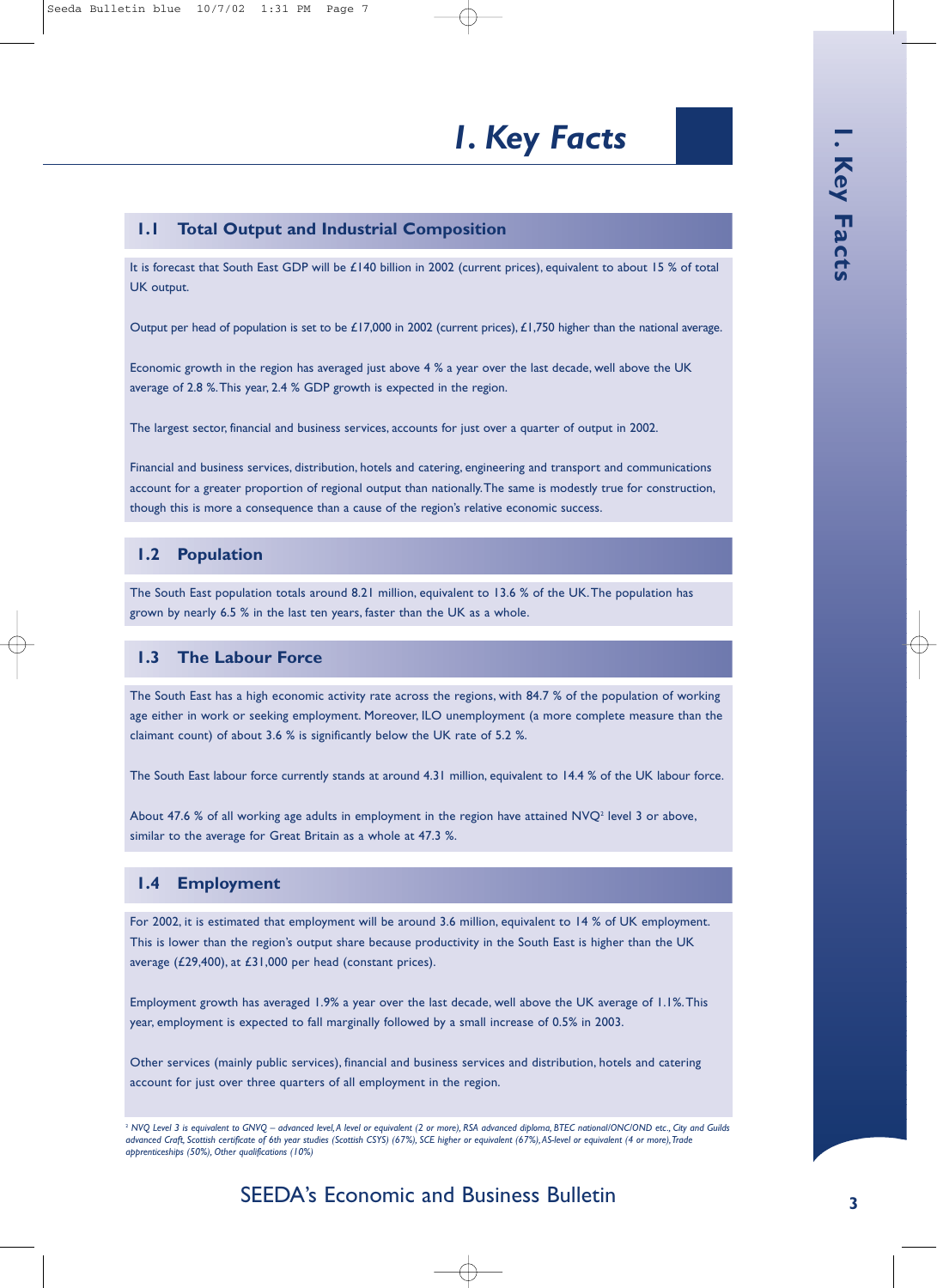#### **1.5 Incomes and Spending**

Incomes in the South East are estimated to be £108 billion this year (household disposable incomes, current prices), equivalent to 15.5 % of UK personal incomes. Incomes have grown by 3.4 % over the last ten years, faster than the UK average (2.8 %).

Spending in the South East is set to reach £97 billion this year in current prices, equivalent to almost 16 % of UK spending. Spending has increased by 3.6 % over the last ten years, slightly faster than the UK average (3.5 %).

#### **1.6 Budget 2002: Implications for the South East**

The biggest implication across the UK will be the increase in National Insurance contributions for both employers and employees. This is expected to cost South East business about £560 million a year from 2003<sup>3</sup>.

Smaller companies received several tax relieves from the budget including:

- A cut in the small business tax rate from 20p to 19p
- No corporation tax for small businesses, down to zero from 10p
- VAT will now have a flat calculation rate to be extended to more businesses
- Capital gains tax has been cut

One real benefit for larger companies is a Research and Development tax credit set at 25% with the South East representing around 26% of UK R&D business expenditure.At present there appear to be relatively few risks to the continuation of modest to strong growth with low inflation.

3 *This figure is based on Business Strategies' estimates.*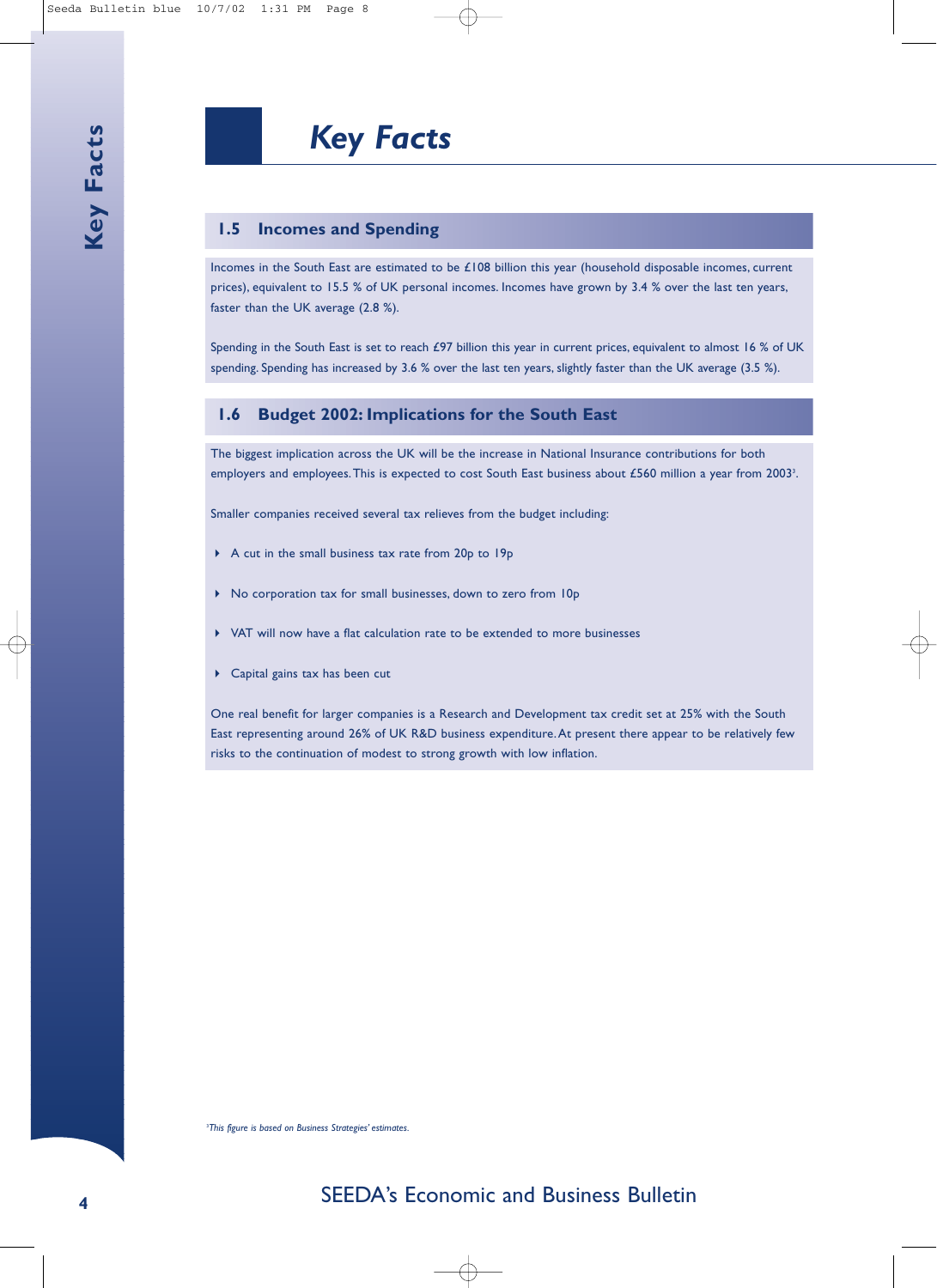#### **2.1 Total Output and Sectors**

The outlook for the South East is now rather better than was feared a few months ago, as the effects of September 11 have not been as severe as many anticipated. GDP growth for 2002 is expected to be 2.4 %, well above the UK average of 1.7 %.

The UK economy today is in better shape than it was ten years ago. Interest rates are at historically low levels, while public spending is strong, helping to support growth.The South East benefits from this. It is expected that growth in the South East will increase from 2.4 % in 2002 to 3.6 % in 2003.



Nevertheless, manufacturing is expected to continue to struggle this year, mainly due to a continuing slump in engineering.The latest CBI/Business Strategies Regional Trends Survey of local manufacturers shows that business confidence is still deteriorating, albeit at a much-reduced rate.<sup>4</sup> However, it is predicted that there will be an upturn in 2003 in manufacturing overall. Non-manufacturing output increased last year and this is expected to continue in 2002 with around 3.6 % growth.

Service sector activity is also set to moderate, with the latest British Chambers of Commerce survey reporting that service firms have seen a significant fall in domestic and export sales in the last quarter.

In the service sector, other (mainly public) services and transport and communications are likely to see the lowest levels of growth.

4 *CBI/BSL Regional Trends Survey, February 2002*

### SEEDA's Economic and Business Bulletin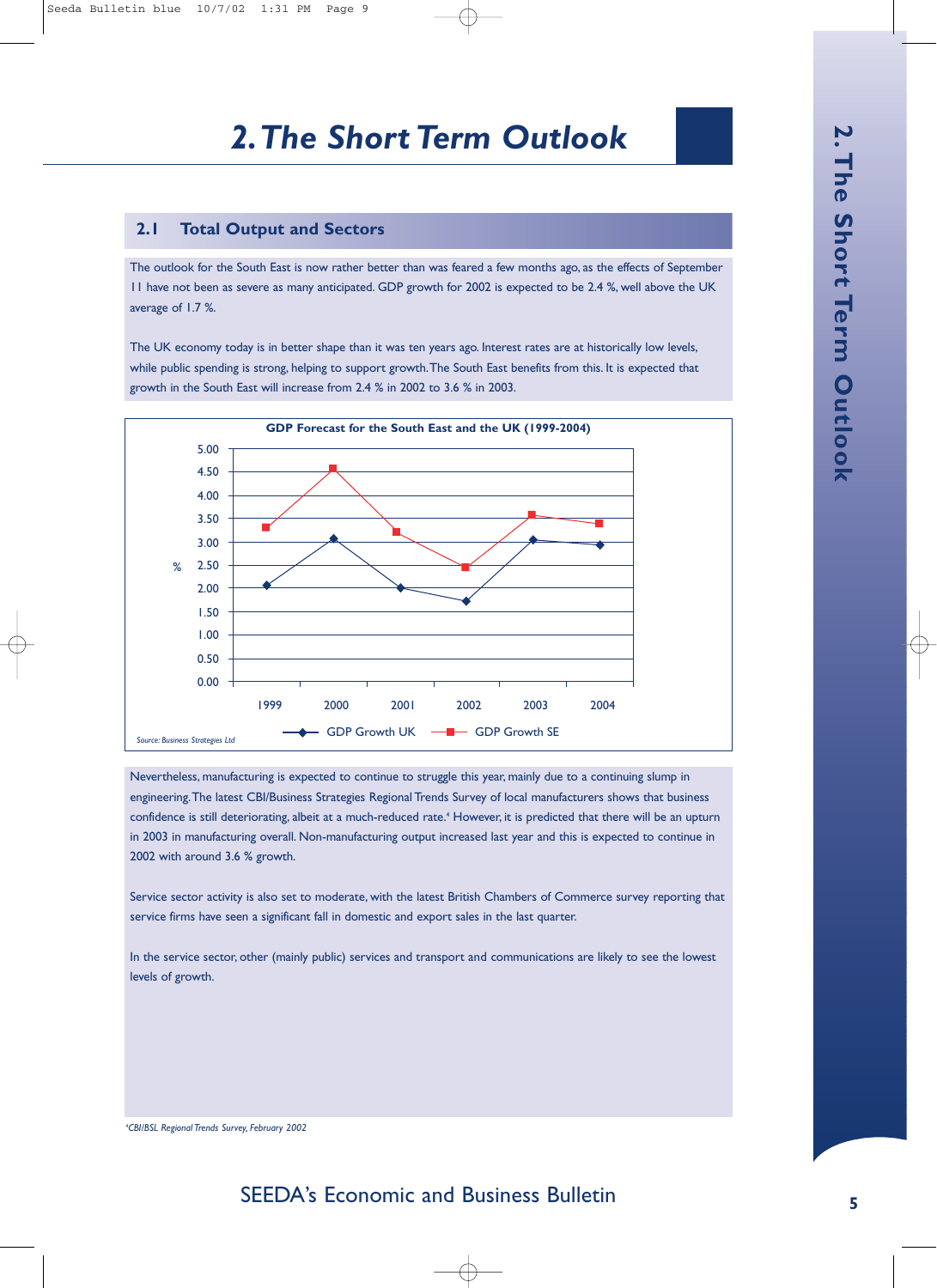#### **2.2 Employment and Unemployment**

In the South East, employment growth has slowed significantly and employment is expected to level out this year, although in 2003 employment is forecast to begin a slow increase.

The decline in manufacturing employment is set to continue in the region this year with a drop of about 9,500, mirroring declines elsewhere.This trend is likely to continue over the next few years, although at a slower rate of decline.

A steep decline is forecast in the region's electrical engineering jobs this year, with a drop of almost 7 %. Computer manufacturers worldwide have announced large-scale redundancies and a proportion of these are likely to affect the South East.

The airline sector is still suffering from the large-scale restructuring that took place after September 11 and further redundancies are expected in this sector.The first round of redundancies may only just be starting to take effect, with Gatwick and other regional airports being hit.These losses are also having a knock-on effect with aviation suppliers in the region. Companies in the aerospace industry have also been affected, with some companies issuing profit warnings and announcing thousands of redundancies.

The global Information and Communication Technology (ICT) industry slowdown has led many of the companies within the industry to reduce their headcount and delay expansion plans. Because of the size of the ICT industry within the South East this is likely to significantly affect ICT employment levels in the region.

Employment in financial and business services is forecast to remain broadly unchanged, with growth restricted by further consolidation and restructuring.This could particularly affect financial centres such as Milton Keynes, Basingstoke and parts of Surrey.

On the upside, employment in hotels and catering is expected to start to grow again after decreases in 2001. This is partly due to the end of restrictions that were put in place in response to the foot-and-mouth outbreak in 2001 and partly due to some recovery from September 11 problems (although events in the Middle East could still jeopardise that).

It is expected that the ILO unemployment rate will increase again in 2003 from 3.6 % to 3.7 %, then decrease slowly over the next few years.

#### **2.3 Incomes and Spending**

Consumer optimism has continued to hold up despite the background of international economic and political uncertainty. Optimism was higher in the first quarter of 2002 than it was a year earlier.

Strong confidence is reflected in strong consumer spending. National retail sales in February were 1.5 % higher than the January figure, comfortably above the same time last year. Many retailers have reported strong sales recently. One supermarket has announced that sales volumes in the fourth quarter of 2001 financial year were the highest in five years.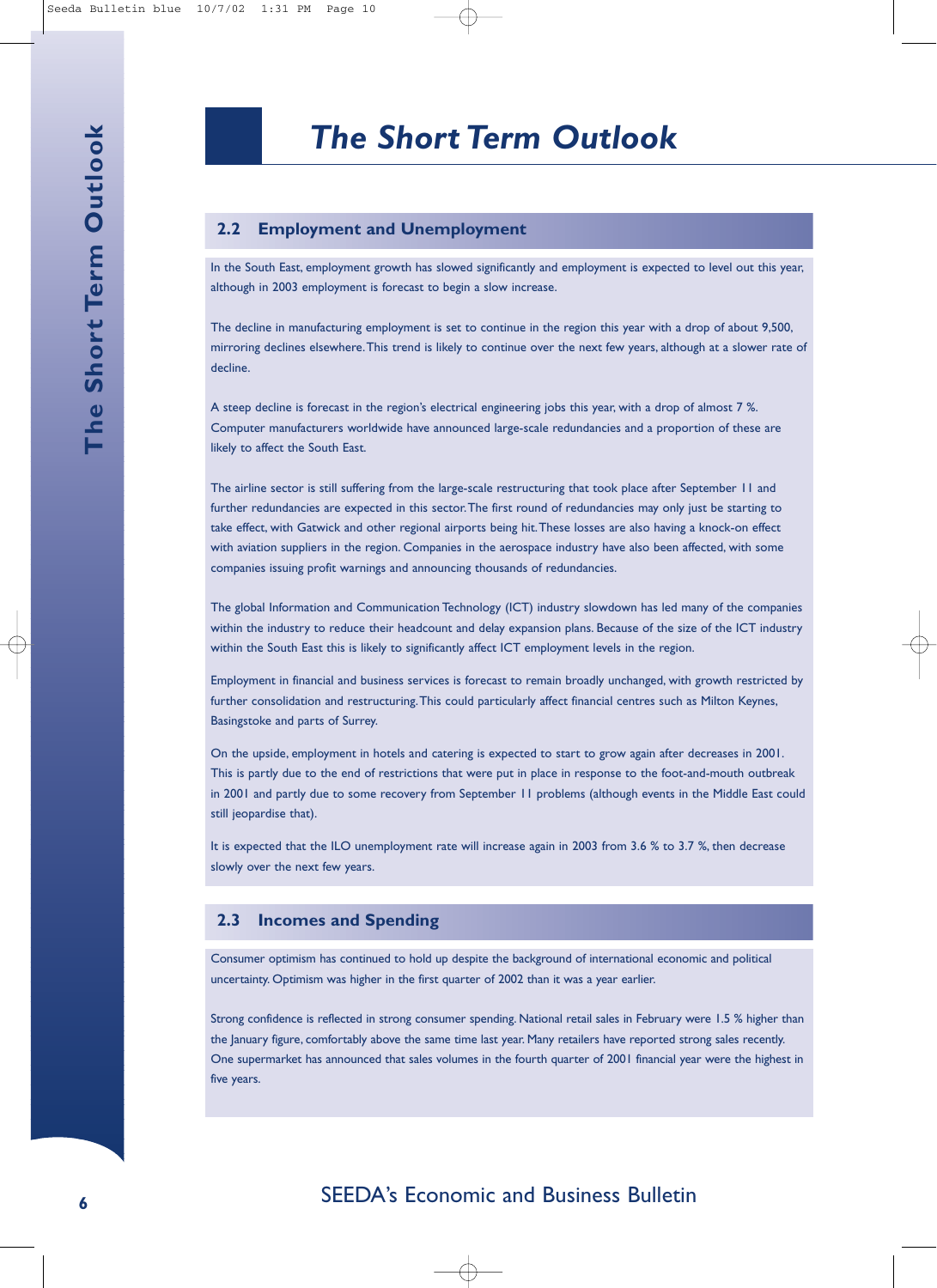#### **2.4 The Housing Market**

House price inflation has been running at double digits over the last couple of years.While a slowdown in this market is expected, and probably welcome, a meltdown is unlikely.

Survey evidence about house price movements has been mixed but the most recent Nationwide quarterly update of house prices indicates that house prices in the outer South East and other Metropolitan Area continued to increase in the third quarter to £114,586 and £148,546 respectively.

|            | Table 1                 |      |      |      |                 |  |
|------------|-------------------------|------|------|------|-----------------|--|
|            | House Prices (% change) |      |      |      |                 |  |
|            | 1999                    | 2000 | 2001 | 2002 | 2003            |  |
| South East | Ш                       | 19.7 | 9.7  | 8.6  | $\mathsf{I}$ .4 |  |
| UK         | 10.9                    | 149  | 9.5  | 4.6  | 0.4             |  |

*Source: Business Strategies*

Overall, house prices are expected to increased by nearly 10% this year, and are likely to slow next year and the year after.

#### **2.5 Tourism in the Region**

Tourism is very important to the region.There is no official measure of the scale of the sector but some estimates indicate total annual revenue of around £3 billion $^5$ . The sector is clearly going through a difficult period, the latest Office of National Statistics figures show that the number of overseas visitors to the UK declined by 1 % in the three months to February 2002, although total spending by overseas visitors to the UK increased by 3 % in the same period.The number of overseas visitors to the UK is 10 % down on the three months to February 2001.

In 2003 it is expected that hotels and catering employment in the South East (a broad proxy for tourism) will increase by about 1,250 to 226,000. Areas such as Canterbury, Brighton, Oxford and the New Forest continue to be popular with tourists and the region as a whole continues to be one of the main tourist destinations in the UK.

#### **2.6 Inward Investment**

Invest UK's annual review (released July 2002) of inward investment into the UK for the 2001/02 financial year reported that despite the tough global economic conditions, the UK maintained its leading position as Europe's top investment location. Although the number of projects for the UK comprising new investments, expansions and acquisitions fell by 12%, the South East remained the most sought after investment location in the UK for international businesses outside London.

*5 Source: www.tourismsoutheast.com*

## SEEDA's Economic and Business Bulletin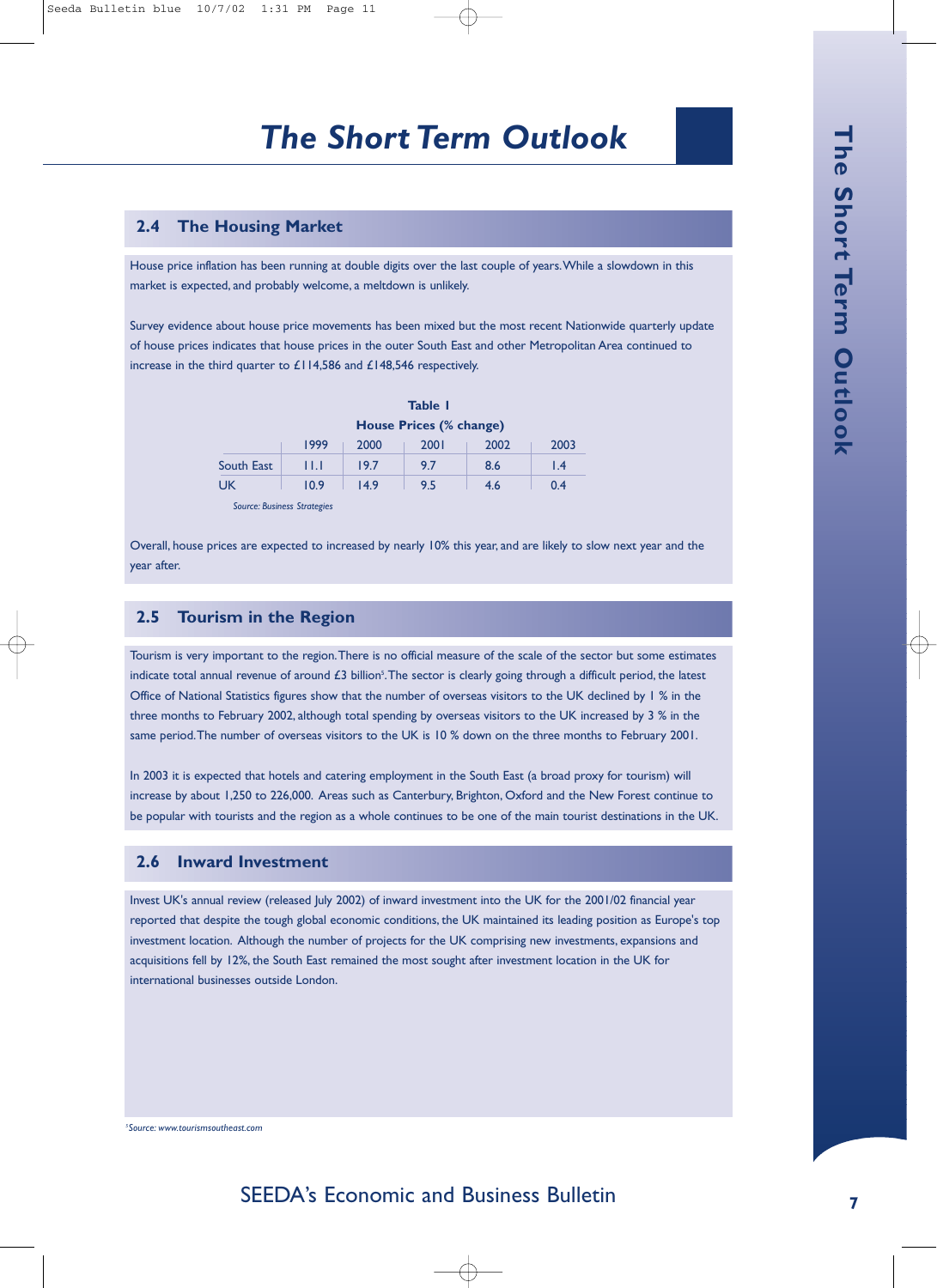#### **3.1 Total Output and Sectors**

Over the medium term it is likely that output and employment performance will improve, along with the UK economy as a whole.This is partly due to renewed optimism within the global economy, with more signs from the US that the downturn is not going to be as severe as initially expected. South East employment is forecast to pick up at a faster rate than the UK.



The South East will continue to benefit from a high concentration of fast growing sectors, notably financial and business services and distribution, hotels and catering. Apart from this year, business services will continue to have good rates of growth, although not as high as recent years.There will also be growth in manufacturing, although the sector's share of regional output will tend to fall, reflecting the strong performance from some of the service sectors.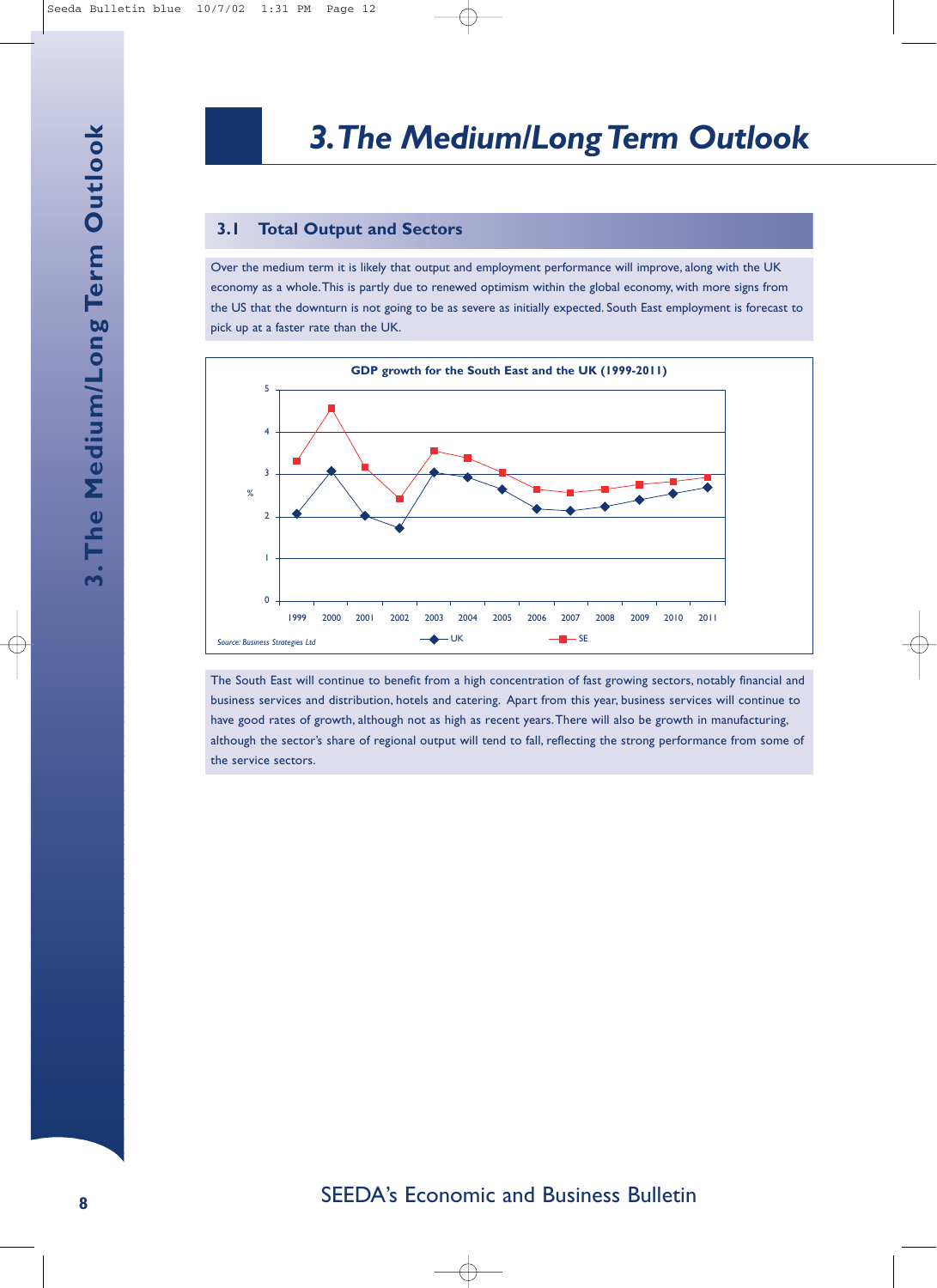## *The Medium/Long Term Outlook*

#### **3.2 Employment and Unemployment Prospects**

It is likely that employment will increase over the medium term, possibly by about 290,000 by 2011, pushing up the South East's share of UK employment to 14.6 %.

Most of these gains will be seen in distribution, hotels and catering, financial and business services and other services. Agriculture, mining and utilities, metals, minerals and chemicals, engineering, other manufacturing, construction and transport and communications will experience around 98,000 job losses, of which 69,000 will be manufacturing.

Engineering is expected to lose the highest number of jobs, followed by metals, minerals and chemicals and agriculture.

The ILO unemployment rate (a better measure than claimant count) is forecast to be around 3.6 % in 2002, dropping to about 2.7 % in 2011.